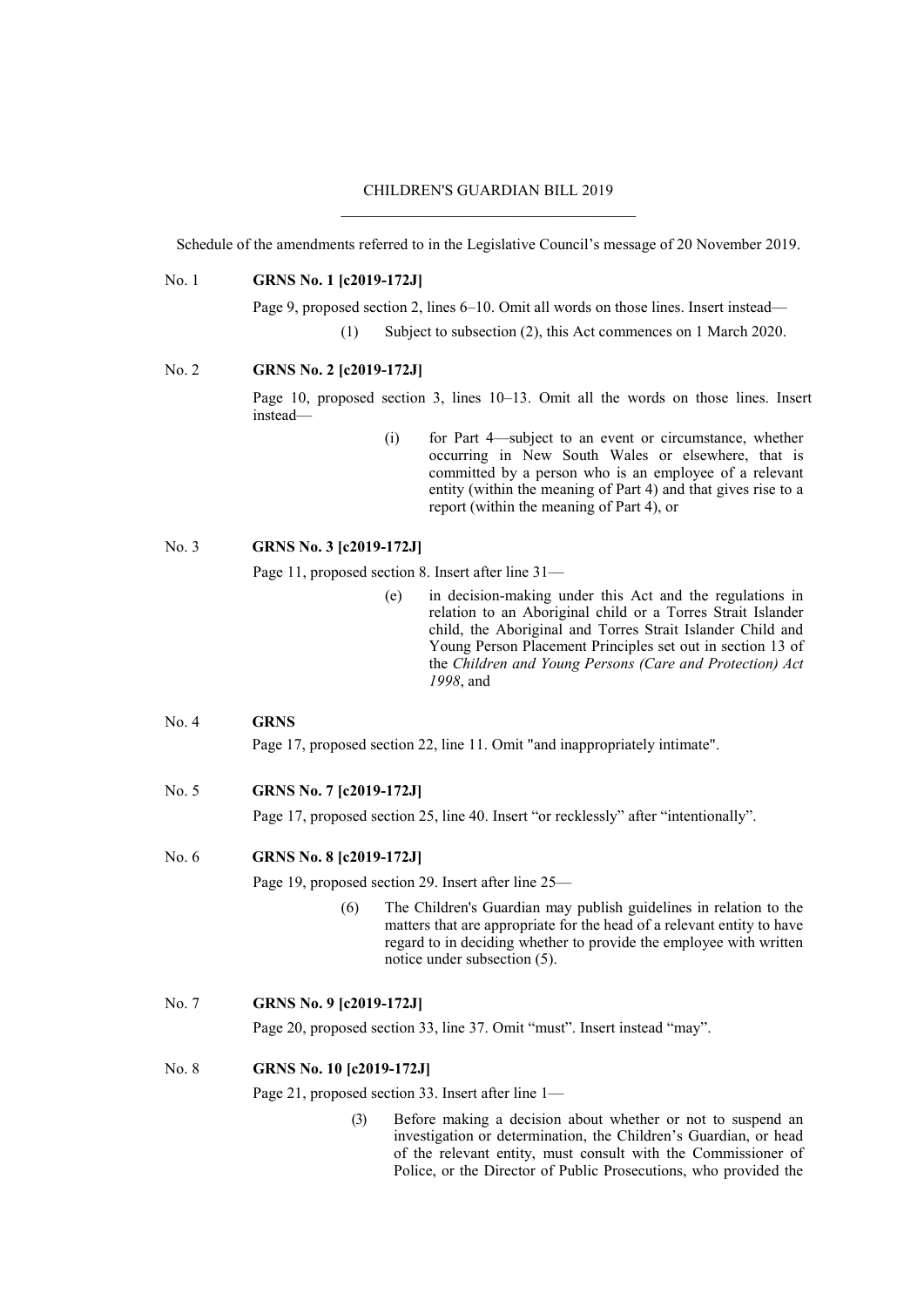advice under subsection (1).

(4) If the Children's Guardian or head of the relevant entity decides not to suspend the investigation or determination, the Children's Guardian must ensure the investigation is conducted in a way that does not prejudice the police investigation or the court proceeding.

#### No. 9 **OPP No. 1 [c2019-228I]**

Page 21, proposed section 34. Insert after line 27—

(3) The investigation or determination must be completed within a reasonable time. **Note.** Section 134 requires information to be reported in particular circumstances.

## No. 10 **GRNS No. 11 [c2019-172J]**

Page 21, proposed section 36. Insert at the end of line 35—

, or

(c) the Children's Guardian consents to an extension of time for the head of the relevant entity to prepare the report.

## No. 11 **GRNS No. 12 [c2019-172J]**

Page 22, proposed section 36. Insert after line 2—

(3) Despite subsection (2), if the Children's Guardian consents to an extension of time under subsection  $(1)(c)$ , the report is due by the date granted under the extension.

### No. 12 **GRNS No. 13 [c2019-172J]**

Page 23, proposed section 40, lines 31–45. Omit all words on those lines.

#### No. 13 **OPP No. 2 [c2019-228I]**

Page 26, proposed section 46. Insert after line 2—

(3) The investigation or determination must be completed within a reasonable time.

**Note.** Section 134 requires information to be reported in particular circumstances.

## No. 14 **GRNS No. 14 [c2019-172J]**

Page 30, proposed section 57, lines 11–18. Omit all words on those lines. Insert instead—

(2) A person must not disclose relevant information unless subsection  $(3)$  or  $(4)$  applies.

> Maximum penalty—10 penalty units or imprisonment for a period not exceeding 12 months, or both.

- (3) A person to whom this section applies must disclose relevant information to the following persons unless the person is satisfied the disclosure is not in the public interest-
	- (a) a child to whom the information relates,
	- (b) a parent of the child,
	- (c) if the child is in out-of-home care—an authorised carer that provides out-of-home care to the child.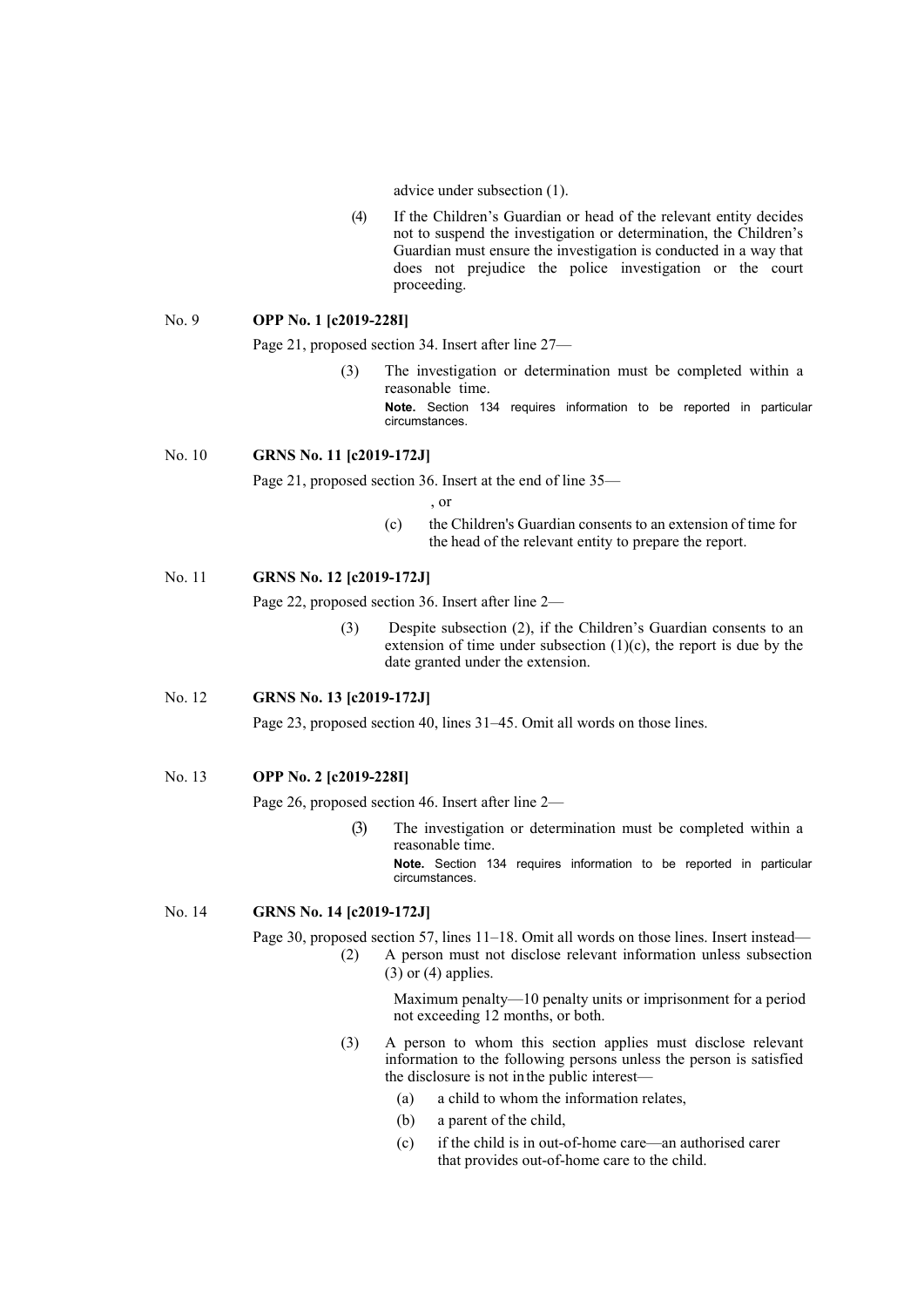#### No. 15 **GRNS No. 15 [c2019-172J]**

Page 30, proposed section 57, line 19. Omit "Information". Insert instead "Relevant information".

#### No. 16 **GRNS No. 16 [c2019-172J]**

Page 30, proposed section 57, lines 31–34. Omit all words on those lines.

#### No. 17 **GRNS No. 17 [c2019-172J]**

Page 30, proposed section 57, lines 35 and 36. Omit "the child referred to in subparagraph (iv)". Insert instead "a relevant child".

#### No. 18 **GRNS No. 18 [c2019-172J]**

Page 30, proposed section 57, lines 40 and 41. Omit "the child referred to in subparagraph (iv)". Insert instead "a relevant child".

### No. 19 **GRNS No. 19 [c2019-172J]**

Page 31, proposed section 57. Insert after line 1—

- (4) The Children's Guardian may publish guidelines for the matters a person specified in subsection (1) must have regard to in deciding whether or not to disclose relevant information under this section.
- (5) Nothing in this section prevents the Children's Guardian from entering into an arrangement or procedure with another entity in relation to the exchange of information relating to the safety, welfare and wellbeing of a child or class of children.

(6) In this section *relevant child* means a child or a member of a class of children—

- (a) against whom an employee of an entity is alleged to have committed reportable conduct, and
- (b) to whom the relevant information relates.

*relevant information* means the following information relating to a reportable allegation or conviction considered to be a reportable conviction—

- (a) information about the progress of the investigation,
- (b) information about the findings of the investigation,
- (c) information about action taken in response to the findings.

### No. 20 **OPP No. 3 [c2019-228I as amended]**

Page 39, insert after line 37—

#### **85A General access to registers**

- (1) The Children's Guardian must ensure that information on the register is not disclosed except—
	- (a) as provided by this Division, or
	- (b) as required or permitted to be disclosed under another Act or law.
- (2) A residential care provider must have access to the information on the register in relation to—
	- (a) a person who has applied for a role with the residential care provider, and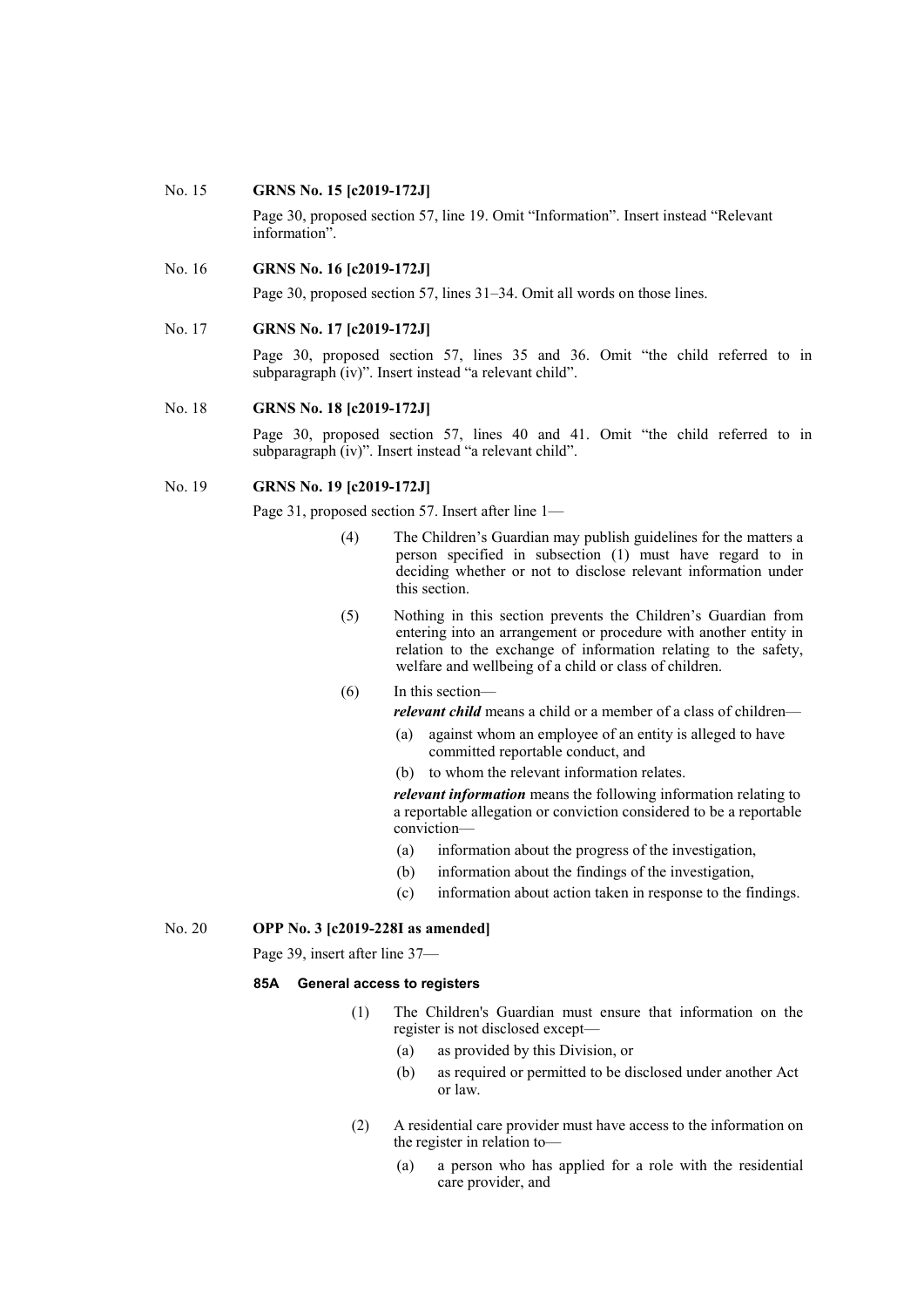- (b) a residential care worker employed by the residential care provider.
- (3) The Children's Guardian must provide access to information held on the register to any of the following persons if asked by the person—
	- (a) the Secretary,
	- (b) the Minister for Families, Communities and Disability Services,
	- (c) the Ombudsman.

# **85B Permission to access register**

- (1) This section applies—
	- (a) to a person whose details are included on the register, and
	- (b) in addition to any requirement under section 14 of the *Privacy and Personal Information Protection Act 1998*.
- (2) The person may ask any of the following entities to give the person all the information that is included on the register in relation to the person—
	- (a) the Children's Guardian,
	- (b) an employing residential care provider.
- (3) The Children's Guardian or employing residential care provider must comply with the request as soon as practicable after the request is made.
- (4) Despite subsection (3), information included on the register in relation to the person must not be provided if—
	- (a) the information is about a reportable allegation or reportable conviction, or
	- (b) a reportable conduct flag is on the register in relation to the person, applies to the information.
- (5) It is an offence for a person to access or amend the register except as provided by this Act or the Regulations. Maximum penalty—100 penalty units.
- (6) In this clause *employing residential care provider* means a residential care provider that employs, or has previously employed, a residential care worker making a request.

#### **85C Requirement to amend register in particular circumstances**

A residential care provider with access to the register must remove a reportable conduct flag for a person if the finding of the investigation or determination to which the flag applies is that the person does not pose a real and appreciable risk to a child or children.

### No. 21 **GRNS No. 21 [c2019-172J]**

Page 54. Insert after line 17—

#### **132A Report required before commencement of Part 4**

(1) Before the commencement of Part 4 of this Act, the Children's Guardian must give to the Committee on Children and Young People a report, and copies of policies and procedures to be adopted by the Children's Guardian, in relation to the exercise of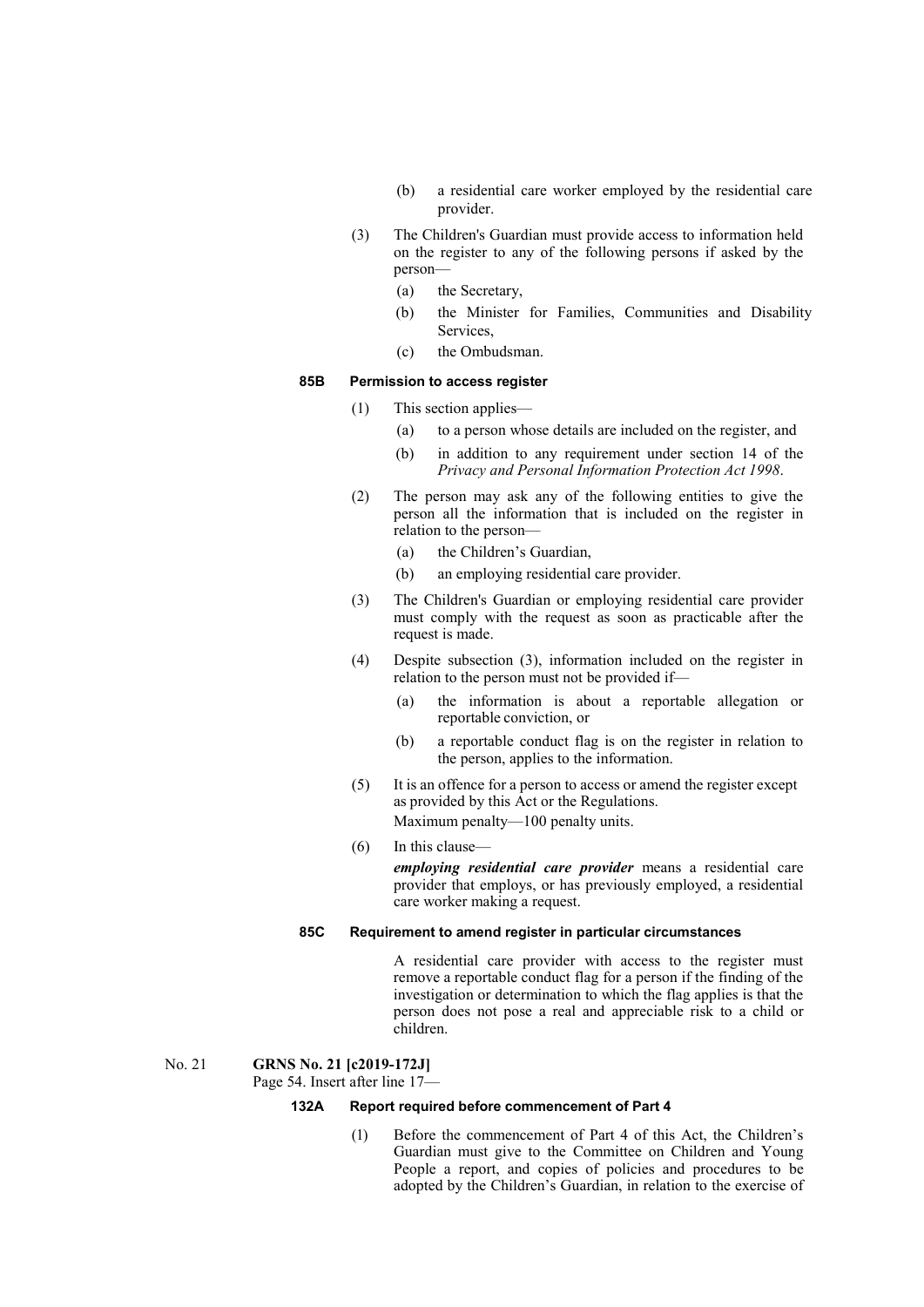the Children's Guardian's functions under this Act or another Act.

- (2) The report must include information about how perceived or actual conflicts of interest associated with the exercise of the Children's Guardian's functions under this Act or another Act are to be minimised or removed.
- (3) In this section—

*Committee on Children and Young People* means the Parliamentary Joint Committee constituted under section 36(1) of the *Advocate for Children and Young People Act 2014*.

## No. 22 **GRNS No. 22 [c2019-172J]**

Page 54, proposed section 134. Insert after line 34—

(b) details of each exemption given under section 30,

### No. 23 **OPP No. 4 [c2019-228I]**

Page 55, proposed section 134. Insert after line 4—

- (f) the number of investigations or determinations, in relation to reportable allegations or reportable convictions, that have not been completed by a relevant entity or the Children's Guardian within 6 months after the commencement of the investigation or determination,
- (g) the number of persons on the residential care workers register kept under section 85(1)(b) who have a reportable conduct flag noted, if the investigation or determination has not been completed by a relevant entity or the Children's Guardian within 6 months after the commencement of the investigation or determination.

## No. 24 **GRNS No. 23 [c2019-172J]**

Page 55, proposed section 134. Insert before line 5—

(f) copies of policies and procedures to be adopted by the Children's Guardian, in relation to the exercise of the Children's Guardian's functions under this Act or another Act, and information about how perceived or actual conflicts of interest associated with the exercise of the functions are to be minimised or removed.

### No. 25 **GRNS No. 25 [c2019-172J]**

Page 55, proposed section 135, line 18. Insert "within 6 months after giving the report to the Minister" after "Parliament".

### No. 26 **GRNS No. 26 [c2019-172J]**

Page 55, proposed section 136, line 27. Omit "other". Insert instead "a shorter".

## No. 27 **GRNS No. 27 [c2019-172J]**

Page 55, proposed section 137, line 42. Omit "a Presiding Officer of a House of Parliament may". Insert instead "the Presiding Officer of a House of Parliament given the report under this Division must, within 14 days after receiving the report,".